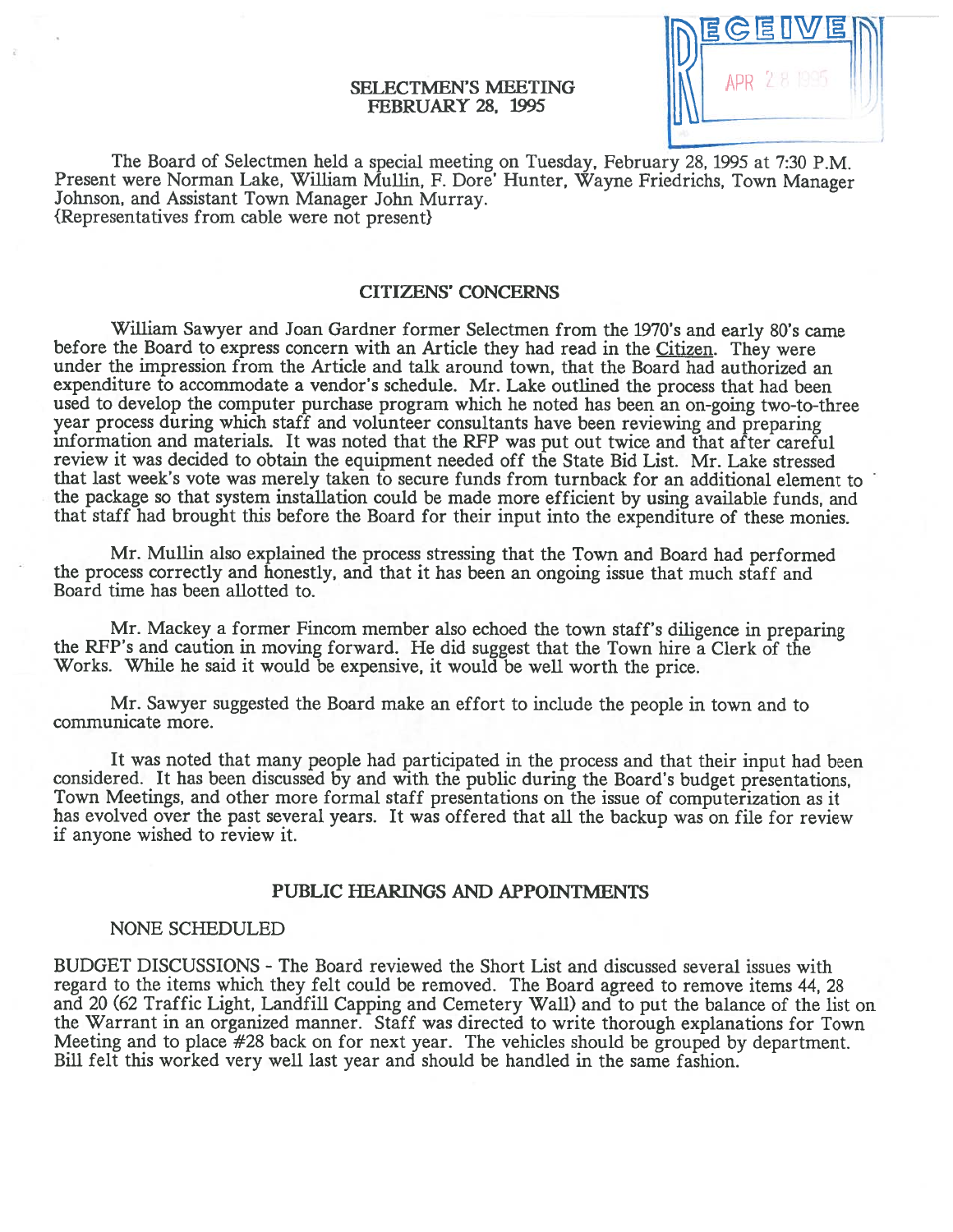The Board discussed the North Acton Recreation Area project. The Board felt an article should be <sup>p</sup>laced on the Warrant to obtain Town Meetings feelings on the project before moving ahead much further. Staff said this would be necessary to obtain such <sup>a</sup> commitment before moving forward.

Mr. Mullin noted that he would like to see the Town side join in with the School in <sup>a</sup> Debt Exclusion if possible. The Board reviewed the short list but felt that nothing on it would meet the requirements for bonding.

DORE' HUNTER - Moved to adopt the Priority Short List as listed with items 20, 28 and 44 removed, such list to be made par<sup>t</sup> of the municipal or budget package. WILLIAM MULLIN - Second. UNANIMOUS VOTE.

The Board reviewed items on the list and suggested inclusion in the budget. Items discussed were the Fire Station Roof, Fuel Tank Replacement, Large Hose and Outreach program.

## WARRANT DISCUSSION

(Score Card Attached as par<sup>t</sup> of minutes)

Article B- WILLIAM MULLIN - Moved to recommend with the Commuter Lot excluded and to remain R-2. WILLIAM MULLIN -Second. UNANIMOUS VOTE.

Article H - WILLIAM MULLIN - Moved to Recommend. DORE' HUNTER - Second, UNANIMOUS VOTE. Bill asked that enforcement be sensitive to the Business Community. Trey Shupert said that Chamber Representatives and business owners had participated in the public hearing on this sign article and were aware of the Neon Sign implications.

Article <sup>D</sup> -Trey Shupert indicated that the public hearing generated the size of space selected and that they addressed the Exchange Hall issues. Dore' wanted to be sure that the article would not contain language that would limit business maximums. DORE' HUNTER - Moved to Recommend. WILLIAM MULLIN - Second. UNANIMOUS VOTE.

ARTICLE AG - WILLIAM MULLIN - Moved to Recommend. DORE' HUNTER -Second. UNANIMOUS VOTE. Mr. Hunter noted he has disclosed he has had informal conversation about this article.

ARTICLE AH - WILLIAM MULLIN - Moved to Recommend. DORE' HUNTER -Second. UNANIMOUS VOTE. Staff was asked to confirm Acorn Park build out percentages.

ARTICLE 0 - The Board asked the tax status on this parcel. It was assessed at 8,900 with a annual bill of \$158.00. DORE' HUNTER - Moved to Recommend. WILLIAM MULLIN - Second.

ARTICLE M- DORE' HUNTER - Moved to Recommend. WILLIAM MULLIN - Second.

ARTICLE N - DORE' HUNTER - Moved to Recommend. WILLIAM MULLIN - Second.

ARTICLES P, Q, R - To defer until maps and money figures were received as well as criteria for accepting lands was reviewed such as, connecting to conservation land, municipal use etc.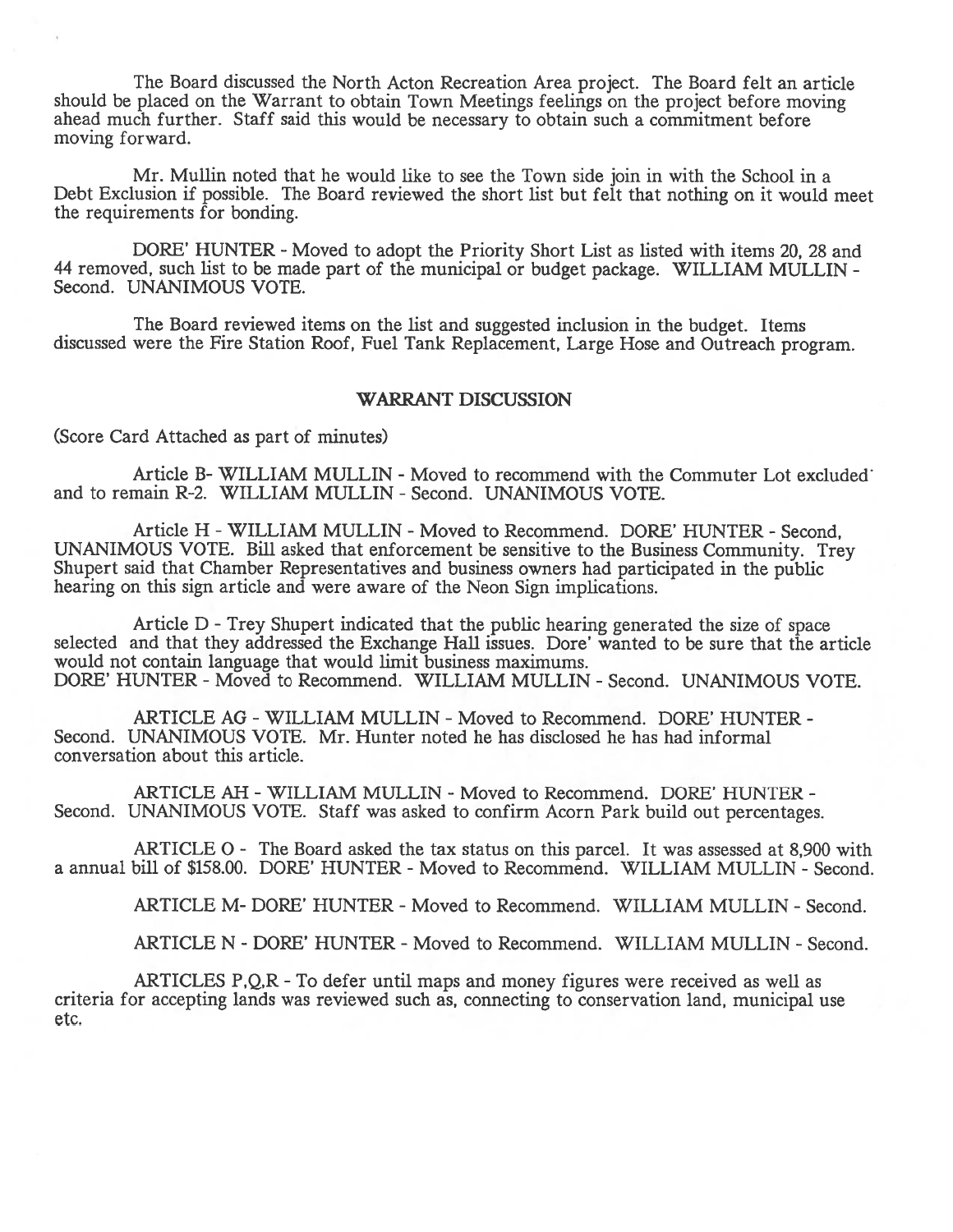ARTICLE A - DORE' HUNTER - Moved to Recommend. WILLIAM MULLIN - Second. UNANIMOUS VOTE.

ARTICLE K & L - These School capital articles were discussed. The Board asked staff to draft 3 Debt Exclusion Articles, one with the \$118,000 worked into it somewhere for review and discussion at the next meeting.

ARTICLE S - DORE' HUNTER - Moved to recommend and put on Consent. William Mullin. Second. UNANIMOUS VOTE.

ARTICLE T - DORE' HUNTER - Moved to recommend and put on Consent. William Mullin. Second. UNANIMOUS VOTE.

ARTICLE U - DORE' HUNTER - Moved to recommend. William Mullin. Second. UNANIMOUS VOTE.

ARTICLE V - DORE' HUNTER - Moved to have this as an alternative in case U Fails. Summary to mention U & V. Defer. WILLIAM MULLIN. UNANIMOUS VOTE.

ARTICLE W - DORE' HUNTER - Put on Consent and to Recommend. WILLIAM MULLIN -Second. UNANIMOUS VOTE.

ARTICLE X - DORE' HUNTER - Moved to Recommend and put on Consent. WILLIAM MULLIN -Second. UNANIMOUS VOTE.

ARTICLE Y - DORE' HUNTER - Moved to Recommend. WILLIAM MULLIN - Second. UNANIMOUS VOTE.

ARTICLE Z - WILLIAM MULLIN - Moved to Withdraw and remove from Priority List. DORE' HUNTER - Second. UNANIMOUS VOTE

ARTICLE AA - DORE' HUNTER - Moved to Recommend. Amount to follow. WILLIAM MULLIN - Second. UNANIMOUS VOTE.

ARTICLE AB - WILLIAM MULLIN - Moved to Recommend. Amount to follow. DORE' HUNTER - Second. UNANIMOUS VOTE.

ARTICLE AC - WILLIAM MULLIN - Vote to not recommend because it is redundant. WAYNE FRIEDRICHS - Second. UNANIMOUS VOTE

ARTICLE AD -DORE' HUNTER - Moved to Recommend. WAYNE FRIEDRICHS - Second. UNANIMOUS VOTE.

ARTICLE AF - Mr. Mullin is against because of the strain on Bonding personnel.

NESWC - Maintain Fund Balance and off Consent

MERRIAM - Off Consent

BUDGET TRANSFER - DORE' HUNTER - MOved to Defer. WILLIAM MULLIN - Second. UNANIMOUS VOTE.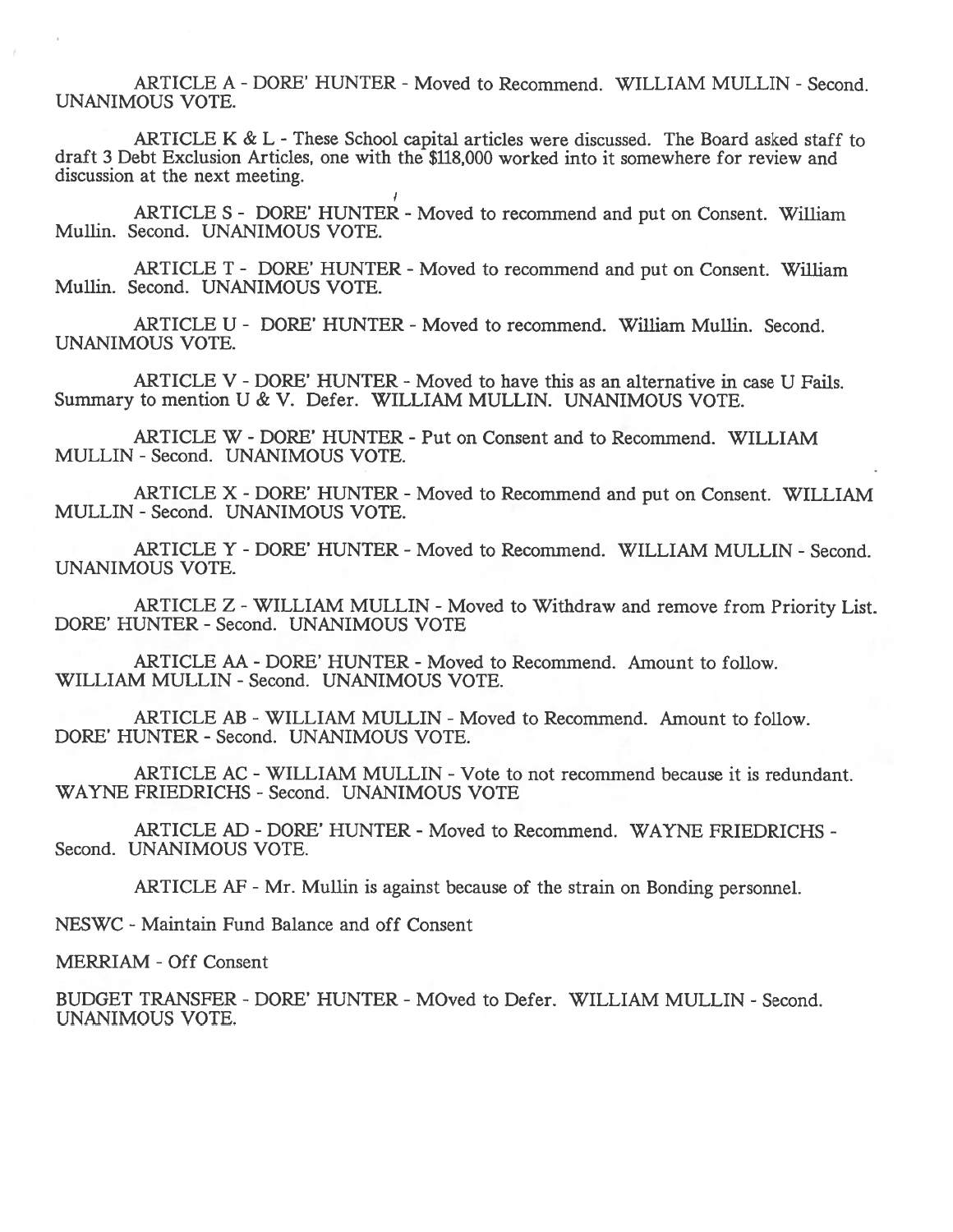MUNICIPAL STABILIZATION - DORE' HUNTER - Moved to take off if Counsel approves. WILLIAM MULLIN -Second. UNANIMOUS VOTE.

The Board further asked the Chairman to work on the order of the articles and the assignments for the next meeting. Mr. Lake agree<sup>d</sup> and will work with staff to accomplish this task for inclusion in the Friday Mail Packet.

## SPECIAL TOWN MEETING REQUEST

The Board discussed the recent receipt of petitions for a Special Town Meeting. They decided to hold in on Tuesday, April 4 at 7:30 P.M. Mr. Hunter asked that a cost report article be considered. He further said that we co reporting at the end of the fiscal year.

## EXECUTIVE SESSION

WILLIAM MULLIN - Moved to go into Executive Session for the purpose of discussing Collective Bargaining.

Roll Call taken, all Ayes.

The Board adjourned 12:10 P.M.

 $M$ Clerk  $\int_{1.6}^{1.6} f(x) dx$ 

Date

 $\|$ i $\kappa$  . ( 11  $U$  M culc ne M. Joyce Recording Secty. crnjWll-(599)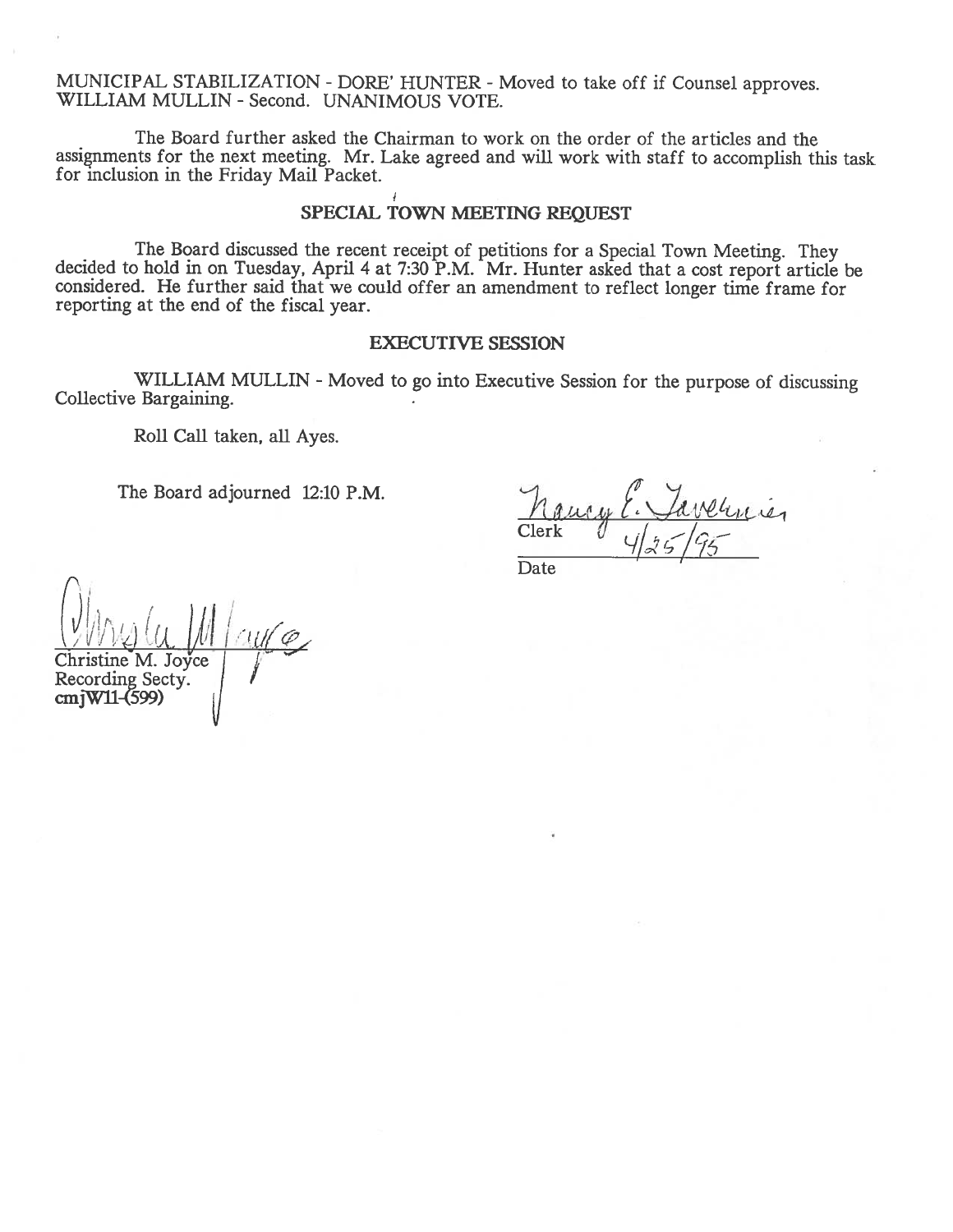## WARRANT SCORE CARD 2/28/95

 $\mathbb{Z}^{\mathbb{Z}^2\times \mathbb{Z}}$  . <br> <br> . <br> <br> E

| <b>ARTICLE</b> | <b>ARTICLE TITLE</b>         | <b>STATUS</b>                           |
|----------------|------------------------------|-----------------------------------------|
| Article        | Choose Town Officers         |                                         |
| Article        | Hear and Accept Reports      |                                         |
| Article *      | Council on Aging Van         |                                         |
|                | Enterprise Budget            |                                         |
| Article *      | Nursing Enterprise Budget    |                                         |
| Article *      | Septage Disposal Enterprise  |                                         |
|                | Budget                       |                                         |
| Article *      |                              |                                         |
| Article *      | NESWC Enterprise Budget      |                                         |
|                | NESWC Stabilization Fund     | Withdrawn                               |
| Article *      | Merriam School Offset        |                                         |
|                | Receipts Budget              | Change Name                             |
| Article        | Budget Transfer              |                                         |
| Article        | Town Operating Budget        |                                         |
| Article        | Municipal Stabilization Fund | Maybe within Municipal<br>Budget Motion |
| Article        | Capital Improvements         | Priority List Form                      |
|                | - Building Renovations       |                                         |
| Article        | Capital Improvements         |                                         |
|                |                              | Priority List Form                      |
| Article        | - Departmental Vehicles      |                                         |
|                | Minuteman Regional School    |                                         |
|                | Assessment                   |                                         |
| Article        | Acton Boxborough Regional    |                                         |
|                | School Assessment            |                                         |
| Article        | Acton Public School Budget   |                                         |
| Article *      | Section 53E 1/2 Self Funding | Priority List Form                      |
|                | Programs                     |                                         |
| Article *      | Emergency/Disaster Aid       |                                         |
|                | Appropriations               |                                         |
| Article        | Use of Funds to Reduce the   |                                         |
|                | Tax Rate/Free Cash           |                                         |
| Article *      | Chapter 90 Highway           |                                         |
|                | Reimbursement Program        |                                         |
| Article A      | ACHC Home Rule Petition      |                                         |
| ARTICLE B      | SOUTH ACTON VILLAGE PLAN     | Hold                                    |
|                | ZONING ARTICLE               |                                         |
|                | - SAV DISTRICT BOUNDARIES    |                                         |
| ARTICLE C      | SOUTH ACTON VILLAGE PLAN     | Recommended 2/7                         |
|                | ZONING ARTICLE               |                                         |
|                | - SAV USE REGULATIONS        |                                         |
| ARTICLE D      | SOUTH ACTON VILLAGE PLAN     | Hold                                    |
|                | ZONING ARTICLE               |                                         |
|                |                              |                                         |
|                | - SAV DIMENSIONAL REGS       |                                         |
| ARTICLE E      | SOUTH ACTON VILLAGE PLAN     | Recommended 2/7                         |
|                | ZONING ARTICLE               |                                         |
|                | - PARKING IN SAV DISTRICT    |                                         |
| ARTICLE F      | SOUTH ACTON VILLAGE PLAN     | Recommended 2/7                         |
|                | ZONING ARTICLE               |                                         |
|                | - SITE PLAN SPECIAL PERMIT   |                                         |
|                | IN THE SAV DISTRICT          |                                         |
| ARTICLE G      | SOUTH ACTON VILLAGE PLAN     | Recommended 2/7                         |
|                | ZONING ARTICLE               |                                         |
|                | - CONTINUANCE OF ZONING      |                                         |
|                | COMPLIANCE FOLLOWING         |                                         |
|                | MUNICIPAL ACQUISITION & USE  |                                         |
|                |                              |                                         |

J

÷.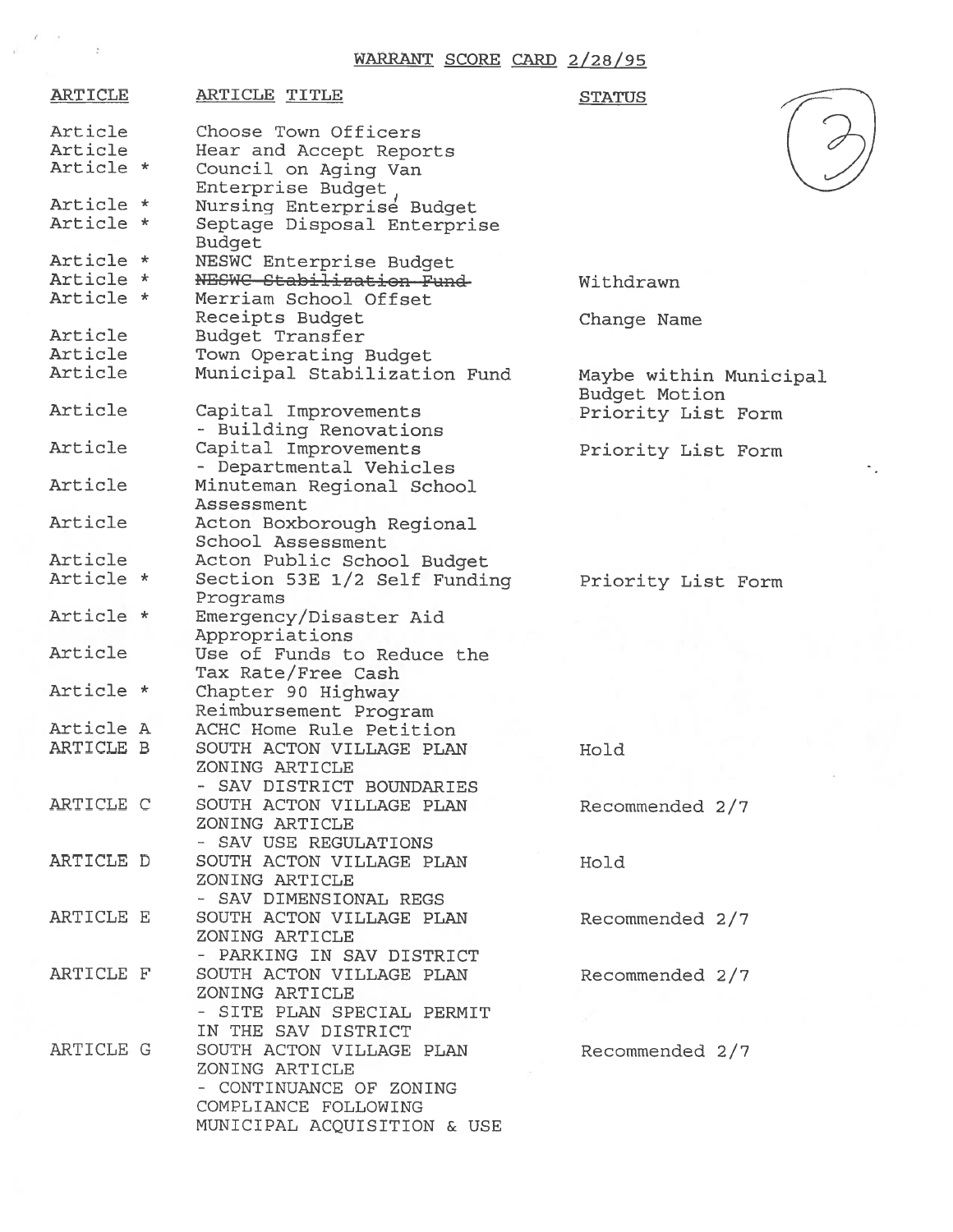| ARTICLE H               | ZONING ARTICLE - SIGNS                             | Hold                |
|-------------------------|----------------------------------------------------|---------------------|
| ARTICLE I               | COMMON DRIVES                                      | Hold                |
| ARTICLE J               | DRIVEWAYS IN THE VILLAGE                           | Recommended 2/7     |
|                         | RESIDENTIAL (VR) DISTRICT                          |                     |
| ARTICLE K               | CAPITAL ARTICLE                                    |                     |
|                         | - ACTON PUBLIC SCHOOLS                             |                     |
| ARTICLE L               | CAPITAL ARTICLE                                    |                     |
|                         | - ACTON BOXBOROUGH REGIONAL                        |                     |
|                         | <b>SCHOOLS</b>                                     |                     |
|                         | ARTICLE M-R* ACCEPTANCE OF GIFTS' OF LAND          |                     |
| (M)                     | LaSell Realty Corp.                                |                     |
|                         | - Near Conant Street                               |                     |
| (N)                     | Homer C. Feltus                                    |                     |
|                         | - Behind 158 Central Street                        |                     |
| (O)                     | Barbara Motley                                     |                     |
|                         | - 114 School Street                                |                     |
| (P)                     | Kavanagh Homes -                                   |                     |
|                         | Off Robbins Street                                 |                     |
| (Q)                     | DAYTON - Withdrawn                                 |                     |
| (New Q)                 | Bently Homes                                       |                     |
|                         | - Overlook Drive                                   |                     |
| (R)                     | New View                                           |                     |
|                         | - 331-347 Central Street                           |                     |
|                         |                                                    |                     |
| ARTICLE S<br>ARTICLE T  | CEMETERY LAND FUND TRANSFER                        |                     |
|                         | REPURCHASE CEMETERY LOT                            |                     |
| ARTICLE U               | CENTRAL MASSACHUSETTS                              |                     |
|                         | MOSQUITO CONTROL                                   |                     |
| ARTICLE V               | LOCAL MOSQUITO CONTROL                             |                     |
|                         | PROGRAM FUNDING                                    |                     |
| ARTICLE W*              | MAIN STREET EASEMENT                               |                     |
|                         | - YETMAN                                           |                     |
| ARTICLE X               | P.O. SQ. TRAFFIC SIGNAL                            |                     |
|                         | <b>EASEMENTS</b>                                   |                     |
| ARTICLE Y*<br>ARTICLE Z | Street Acceptances                                 | Remove Nylander Way |
|                         | CAPITAL IMPROVEMENTS                               |                     |
|                         | - TRAFFIC SIGNAL                                   | Priority List Form  |
| ARTICLE AA              | SIDEWALK CONSTRUCTION                              | Priority List Form  |
| ARTICLE AB              | BRIDGE REPLACEMENT                                 | Priority LIst Form  |
| ARTICLE AC#             | INTERGRATED PEST MANAGEMENT                        |                     |
|                         | PROGRAM -                                          | CITIZEN PETITION    |
| ARTICLE AD              | AMEND LOCAL HISTORIC                               |                     |
|                         | DISTRICT BYLAW                                     |                     |
| ARTICLE AE              | MCGOVERN ESTATES LAND GIFT<br>(new Q) Bently Homes | Recommended         |
|                         | NEW SUBMISSIONS AS OF LAST PRINTING                |                     |
|                         |                                                    |                     |
| ARTICLE AF              | MUNICIPAL POWER STUDY COMM                         | Recommended         |
|                         |                                                    |                     |
| ARTICLE AG              | TRANSPORTATION SERVICES                            | No Public Hrg Yet   |
|                         | - ZONING ARTICLE                                   |                     |
| ARTICLE AH              | CHANGE FLOOR AREA RATIO                            | No Public Hrg Yet   |
|                         | LIMIT IN THE OFFICE PARK                           |                     |
|                         | (OP-1) DISTRICT                                    |                     |
|                         |                                                    |                     |
|                         | Reflects all changes through 2/27/95               |                     |
| 598Chris                |                                                    |                     |

×.

\*Consent #Inserted by Citizen Petition

.<br>Car

 $\bar{z}$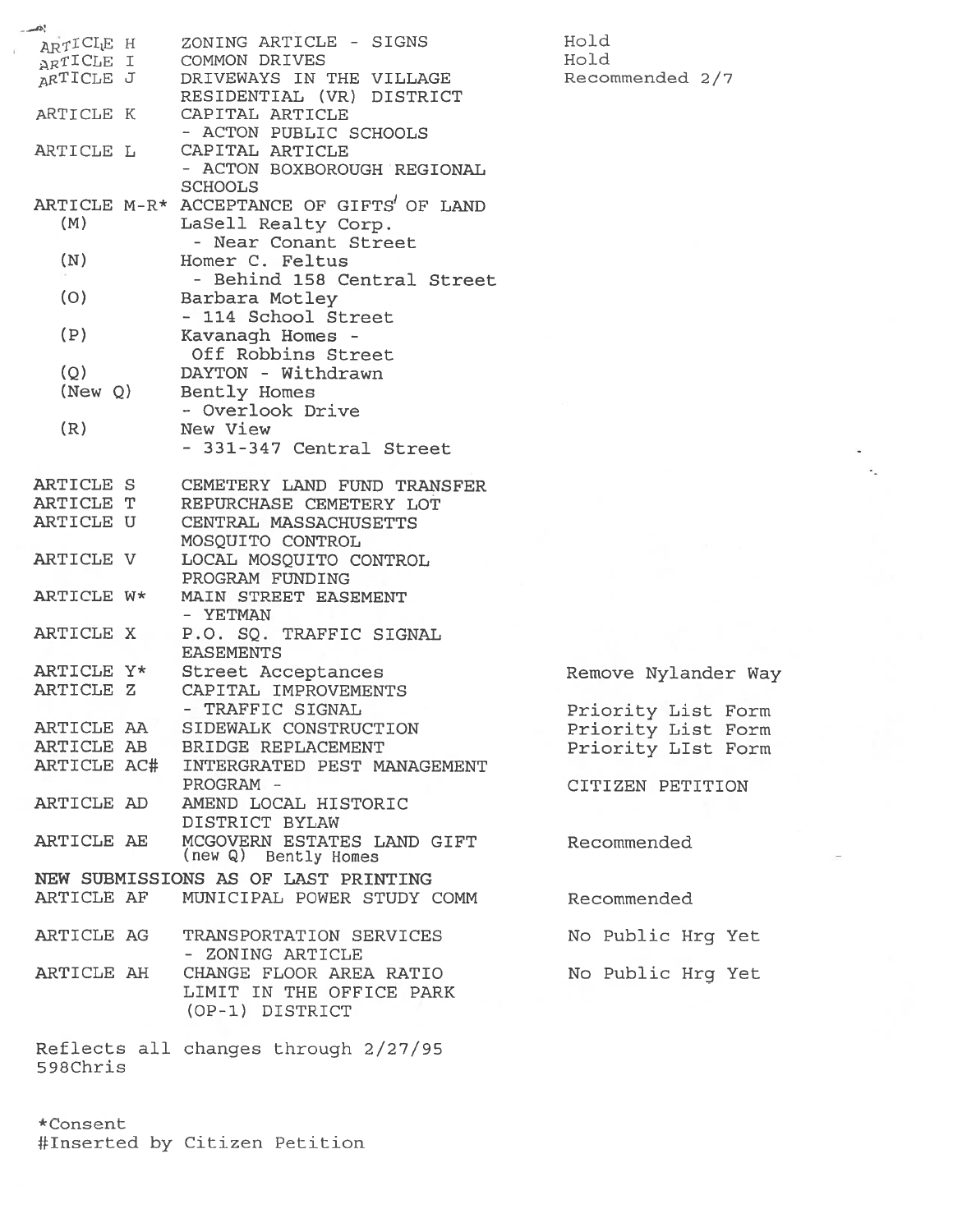## WARRANT SCORE CARD 2/28/95

## ARTICLE ARTICLE TITLE STATUS

| Article              | Choose Town Officers                              |                              |
|----------------------|---------------------------------------------------|------------------------------|
| Article              | Hear and Accept Reports                           |                              |
| Article *            | Council on Aging Van                              |                              |
|                      | <b>Enterprise Budget</b>                          |                              |
| Article *            | <b>Nursing Enterprise Budget</b>                  |                              |
| Article <sup>*</sup> | Septage Disposal Enterprise                       |                              |
|                      | <b>Budget</b>                                     |                              |
| <b>Article</b>       | NESWC Enterprise Budget                           |                              |
| Article              | Merriam School Offset                             | Recommended 2/28             |
|                      | Receipts Budget                                   | <b>Change Name</b>           |
| Article              | <b>Budget Transfer</b>                            | Recommendation Deferred 2/28 |
| Article              | Town Operating Budget                             | Recommended 2/28             |
| Article              | Municipal Stabilization Fund                      | Maybe within Municipal       |
|                      |                                                   | <b>Budget Motion</b>         |
| Article              | Capital Improvements                              | <b>Priority List Form</b>    |
|                      | - Building Renovations                            |                              |
| Article              | Capital Improvements                              | <b>Priority List Form</b>    |
|                      | - Departmental Vehicles                           |                              |
| Article              | Minuteman Regional School                         |                              |
|                      | Assessment                                        | Recommendation Deferred 2/28 |
| Article              | Acton Boxborough Regional                         |                              |
|                      | School Assessment                                 | Recommendation Deferred 2/28 |
| Article              | Acton Public School Budget                        | Recommendation Deferred 2/28 |
| Article <sup>*</sup> | Section 53E 1/2 Self Funding                      | Priority List Form           |
|                      | Programs                                          | Recommended 2/28             |
| Article <sup>*</sup> | Emergency/Disaster Aid                            |                              |
|                      | Appropriations                                    | Recommended 2/28             |
| Article              | Use of Funds to Reduce the                        |                              |
|                      | Tax Rate/Free Cash                                | Recommendation Deferred 2/28 |
| Article *            | Chapter 90 Highway                                |                              |
|                      | Reimbursement Program                             | Recommended 2/28             |
| Article A            | <b>ACHC Home Rule Petition</b>                    | Recommended 2/28             |
|                      |                                                   |                              |
| <b>ARTICLE B</b>     | SOUTH ACTON VILLAGE PLAN                          |                              |
|                      | <b>ZONING ARTICLE</b>                             |                              |
|                      | - SAV DISTRICT BOUNDARIES                         | Recommended 2/28             |
|                      |                                                   |                              |
| <b>ARTICLE C</b>     | SOUTH ACTON VILLAGE PLAN                          | Recommended 2/7              |
|                      | <b>ZONING ARTICLE</b>                             |                              |
|                      | - SAV USE REGULATIONS                             |                              |
| <b>ARTICLE D</b>     | SOUTH ACTON VILLAGE PLAN                          |                              |
|                      | <b>ZONING ARTICLE</b>                             |                              |
|                      | - SAV DIMENSIONAL REGS                            | Recommended 2/28             |
| <b>ARTICLE E</b>     | SOUTH ACTON VILLAGE PLAN                          |                              |
|                      | <b>ZONING ARTICLE</b>                             |                              |
|                      | - PARKING IN SAV DISTRICT                         | Recommended 2/7              |
| <b>ARTICLE F</b>     | SOUTH ACTON VILLAGE PLAN                          |                              |
|                      | <b>ZONING ARTICLE</b>                             |                              |
|                      |                                                   |                              |
|                      | - SITE PLAN SPECIAL PERMIT                        |                              |
|                      | IN THE SAV DISTRICT                               | Recommended 2/7              |
| <b>ARTICLE G</b>     |                                                   |                              |
|                      | SOUTH ACTON VILLAGE PLAN<br><b>ZONING ARTICLE</b> |                              |
|                      | - CONTINUANCE OF ZONING                           |                              |
|                      |                                                   |                              |
|                      | COMPLIANCE FOLLOWING                              |                              |
|                      | MUNICIPAL ACQUISITION & USE                       | Recommended 2/7              |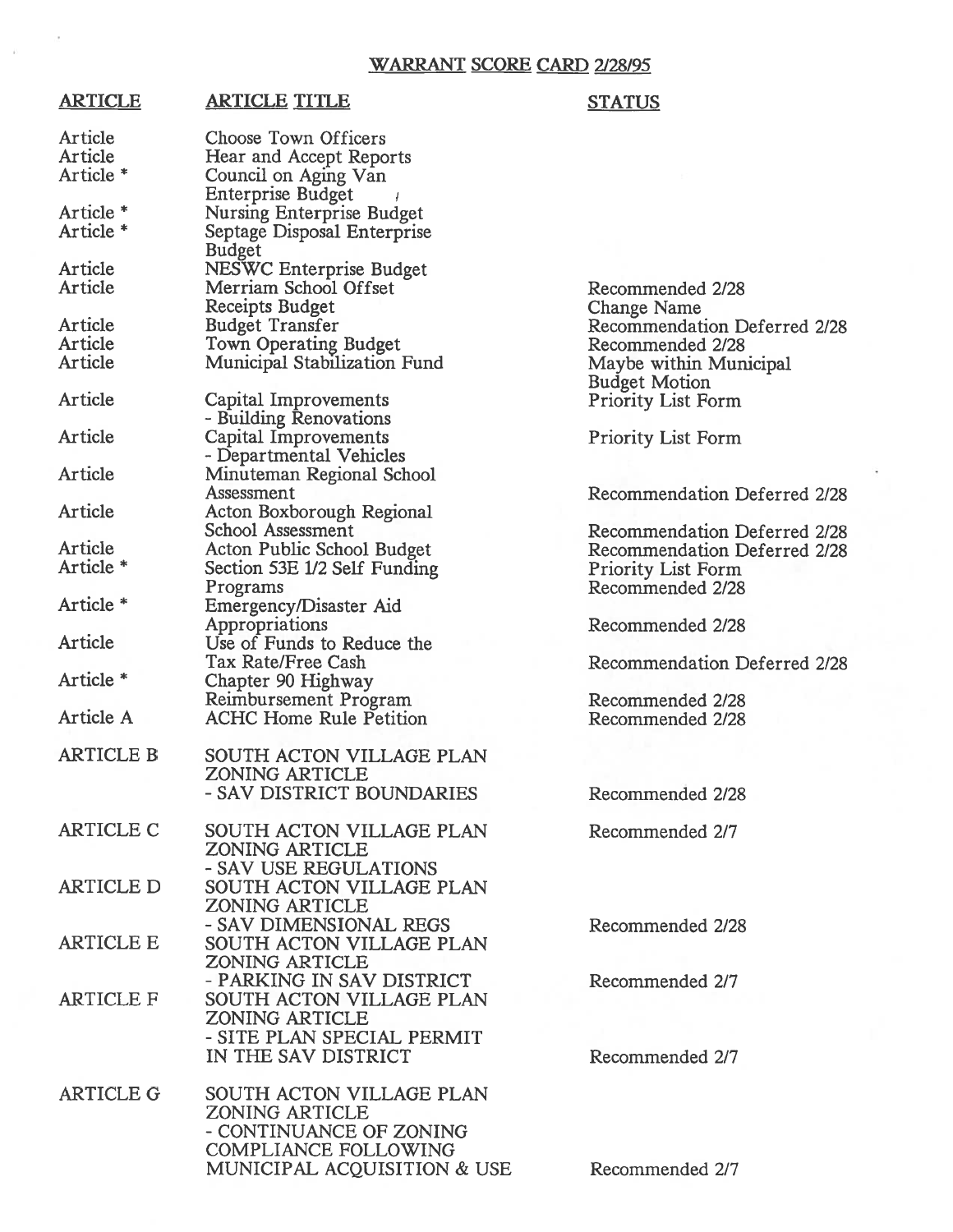| <b>ARTICLE H</b>   | ZONING ARTICLE - SIGNS                                | Recommended 2/28             |
|--------------------|-------------------------------------------------------|------------------------------|
| <b>ARTICLE I</b>   | <b>COMMON DRIVES</b>                                  | Recommended 2/28             |
| <b>ARTICLE J</b>   | DRIVEWAYS IN THE VILLAGE<br>RESIDENTIAL (VR) DISTRICT | Recommended 2/7              |
| <b>ARTICLE K</b>   | CAPITAL ARTICLE                                       |                              |
|                    | - ACTON PUBLIC SCHOOLS                                |                              |
| <b>ARTICLE L</b>   | CAPITAL ARTICLE                                       |                              |
|                    | - ACTON BOXBOROUGH REGIONAL                           |                              |
|                    | <b>SCHOOLS</b>                                        |                              |
|                    | ARTICLE M-R* ACCEPTANCE OF GIFTS OF LAND              |                              |
| (M)                | LaSell Realty Corp.                                   | Recommended 2/28             |
|                    | - Near Conant Street                                  |                              |
| (N)                | Homer C. Feltus                                       |                              |
|                    |                                                       | Recommended 2/28             |
|                    | - Behind 158 Central Street                           |                              |
| (O)                | Barbara Motley                                        | Recommended 2/28             |
|                    | - 114 School Street                                   |                              |
| (P)                | Kavanagh Homes -                                      |                              |
|                    | Off Robbins Street                                    |                              |
| $\circledcirc$     | DAYTON - Withdrawn                                    |                              |
| NewQ               | <b>Bently Homes</b>                                   |                              |
|                    | - Overlook Drive                                      |                              |
| (R)                | New View                                              |                              |
|                    |                                                       |                              |
|                    | - 331-347 Central Street                              |                              |
| <b>ARTICLE S*</b>  | <b>CEMETERY LAND FUND TRANSFER</b>                    | Recommended 2/28             |
| <b>ARTICLE T*</b>  | REPURCHASE CEMETERY LOT                               |                              |
|                    |                                                       | Recommended 2/28             |
| <b>ARTICLE U</b>   | <b>CENTRAL MASSACHUSETTS</b>                          |                              |
|                    | MOSQUITO CONTROL                                      | Recommended 2/28             |
| <b>ARTICLE V</b>   | LOCAL MOSQUITO CONTROL                                |                              |
|                    | PROGRAM FUNDING                                       | Recommendation Deferred 2/28 |
| ARTICLE W*         | MAIN STREET EASEMENT                                  |                              |
|                    | - YETMAN                                              | Recommended 2/28             |
| <b>ARTICLE X*</b>  | P.O. SQ. TRAFFIC SIGNAL                               |                              |
|                    | <b>EASEMENTS</b>                                      | Recommended 2/28             |
| ARTICLE Y*         | <b>Street Acceptances</b>                             | Recommended 2/28             |
| ARTICLE AA         | SIDEWALK CONSTRUCTION                                 |                              |
|                    |                                                       | Recommended 2/28             |
| <b>ARTICLE AB</b>  | <b>BRIDGE REPLACEMENT</b>                             | Recommended 2/28             |
| <b>ARTICLE AC#</b> | <b>INTERGRATED PEST MANAGEMENT</b>                    |                              |
|                    | PROGRAM -                                             | Not Recommended 2/28         |
| <b>ARTICLE AD</b>  | AMEND LOCAL HISTORIC                                  |                              |
|                    | <b>DISTRICT BYLAW</b>                                 | Recommended 2/28             |
|                    |                                                       |                              |
| <b>ARTICLE AF</b>  | MUNICIPAL POWER STUDY COMM                            | Recommended                  |
| <b>ARTICLE AG</b>  | <b>TRANSPORTATION SERVICES</b>                        |                              |
|                    |                                                       | No Public Hrg Yet            |
|                    | - ZONING ARTICLE                                      | Recommended 2/28             |
| <b>ARTICLE AH</b>  | <b>CHANGE FLOOR AREA RATIO</b>                        | No Public Hrg Yet            |
|                    | LIMIT IN THE OFFICE PARK                              | Recommended 2/28             |
|                    | (OP-1) DISTRICT                                       |                              |

Reflects all changes through 2/287/95 598Chris

\*Consent #Inserted by Citizen Petition

 $\tilde{v}$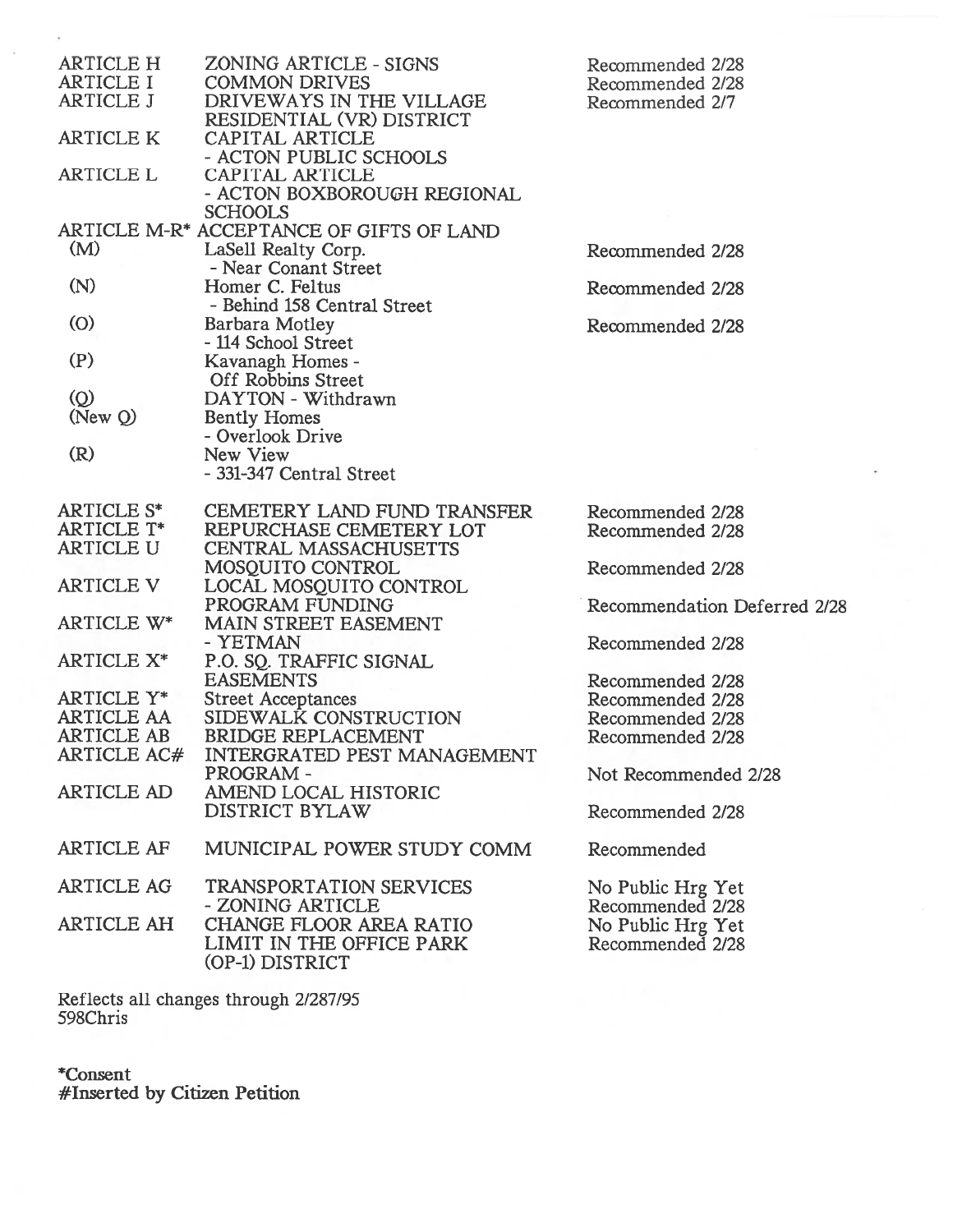# WARRANT SCORE CARD 3/3/95

# ARTICLE ARTICLE TITLE STATUS

| Article A"<br>Article B"<br>Article C"* | Choose Town Officers<br>Hear and Accept Reports<br>Council on Aging Van                                      | Recommended<br>Recommended<br>Recommended                        |
|-----------------------------------------|--------------------------------------------------------------------------------------------------------------|------------------------------------------------------------------|
| Article D"*<br>Article E"*              | <b>Enterprise Budget</b><br><b>Nursing Enterprise Budget</b><br>Septage Disposal Enterprise                  | Recommended<br>Recommended                                       |
|                                         | <b>Budget</b>                                                                                                |                                                                  |
| Article F"<br>Article G"                | <b>NESWC Enterprise Budget</b><br>Merriam School Offset<br>Receipts Budget                                   | Recommended<br>Recommended 2/28<br>[Changed Name]                |
| Article H"<br>Article I"                | <b>Budget Transfer</b>                                                                                       | Recommendation Deferred 2/28<br>Recommended 2/28                 |
| Article J"*                             | Town Operating Budget<br>Municipal Stabilization Fund                                                        | [Transfer may be written into<br>Municipal Budget Motion]        |
| Article K'<br>Article K"                | New Staff - Seasonal Workers<br>Capital Improvements<br>- Facilities and Equipment<br>Repair and Renovations | Recommended 2/28<br>Recommended 2/28                             |
| Article L"                              | Capital Improvements<br>- Vehicle Replacement                                                                | Recommended 2/28                                                 |
| Article L"                              | Capital Improvements<br>- Departmental Equipment                                                             | Recommended 2/28                                                 |
| Article L""                             | Capital Improvements<br>- Infrastructure Improvements                                                        | Recommended 2/28                                                 |
| Article L""                             | North Acton Recreation Area                                                                                  | Recommended 2/28                                                 |
| Article M"                              | Minuteman Regional School<br>Assessment                                                                      | Recommendation Deferred 2/28                                     |
| Article N"                              | Acton Boxborough Regional<br>School Assessment                                                               | Recommendation Deferred 2/28                                     |
| Article O"<br>Article P"*               | Acton Public School Budget<br>Section 53E 1/2 Self Funding<br>Programs                                       | Recommendation Deferred 2/28<br>Recommended 2/28                 |
| Article Q"*                             | Emergency/Disaster Aid<br>Appropriations                                                                     | Recommended 2/28                                                 |
| Article R"                              | Use of Funds to Reduce the<br>Tax Rate                                                                       | Recommendation Deferred 2/28                                     |
| Article S"*                             | Chapter 90 Highway<br>Reimbursement Program                                                                  | Recommended 2/28                                                 |
| <b>ARTICLE A</b>                        | ACHC HOME RULE PETITION                                                                                      | Recommended 2/28                                                 |
| <b>ARTICLE B</b>                        | SOUTH ACTON VILLAGE PLAN<br><b>ZONING ARTICLE</b><br>- SAV DISTRICT BOUNDARIES                               | Recommended 2/28<br>[With amendment to exclude]<br>Commuter Lot] |
| <b>ARTICLE C</b>                        | SOUTH ACTON VILLAGE PLAN<br><b>ZONING ARTICLE</b><br>- SAV USE REGULATIONS                                   | Recommended 2/7                                                  |
| <b>ARTICLE D</b>                        | SOUTH ACTON VILLAGE PLAN<br><b>ZONING ARTICLE</b><br>- SAV DIMENSIONAL REGS                                  | Recommended 2/28<br>[Previous footnote removed]                  |
| <b>ARTICLE E</b>                        | SOUTH ACTON VILLAGE PLAN<br><b>ZONING ARTICLE</b><br>- PARKING IN SAV DISTRICT                               | Recommended 2/7                                                  |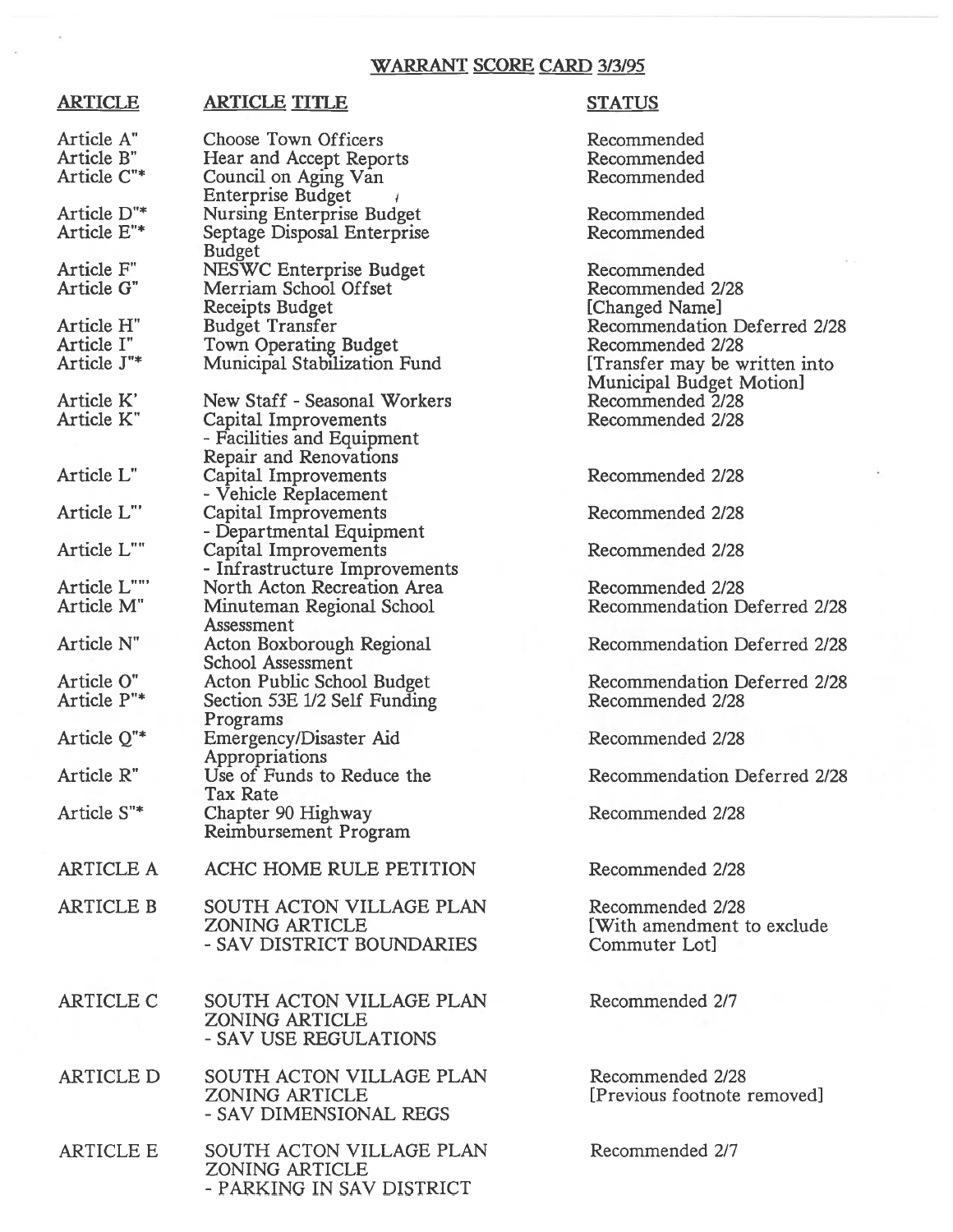| <b>ARTICLE F</b>       | SOUTH ACTON VILLAGE PLAN<br><b>ZONING ARTICLE</b><br>- SITE PLAN SPECIAL PERMIT<br>IN THE SAV DISTRICT                              | Recommended 2/7                                                   |
|------------------------|-------------------------------------------------------------------------------------------------------------------------------------|-------------------------------------------------------------------|
| <b>ARTICLE G</b>       | SOUTH ACTON VILLAGE PLAN<br><b>ZONING ARTICLE</b><br>- CONTINUANCE OF ZONING<br>COMPLIANCE FOLLOWING<br>MUNICIPAL ACQUISITION & USE | Recommended 2/7                                                   |
| <b>ARTICLE H</b>       | ZONING ARTICLE - SIGNS                                                                                                              | Recommended 2/28                                                  |
| <b>ARTICLE I</b>       | <b>COMMON DRIVES</b>                                                                                                                | Recommended 2/7                                                   |
| <b>ARTICLE J</b>       | DRIVEWAYS IN THE VILLAGE<br>RESIDENTIAL (VR) DISTRICT                                                                               | Recommended 2/7                                                   |
| <b>ARTICLE K</b>       | CAPITAL ARTICLE<br>- ACTON PUBLIC SCHOOLS                                                                                           | [Drafted "subject to Debt<br>Exclusion"]                          |
| <b>ARTICLE L</b>       | CAPITAL ARTICLE<br>- ACTON BOXBOROUGH REGIONAL<br><b>SCHOOLS</b>                                                                    | [Drafted "subject to Debt<br>Exclusion"]                          |
| (M)                    | ARTICLE M-R <sup>*</sup> ACCEPTANCE OF GIFTS OF LAND<br>LaSell Realty Corp.                                                         | Recommended 2/28                                                  |
| (N)                    | - Near Conant Street<br>Homer C. Feltus                                                                                             | Recommended 2/28                                                  |
| $\circ$                | - Behind 158 Central Street<br>Barbara Motley<br>- 114 School Street                                                                | Recommended 2/28                                                  |
| (P)<br>$\circledcirc$  | Kavanagh Homes -<br><b>Off Robbins Street</b><br>DAYTON - Withdrawn                                                                 | [Prepare locus map and tax info]                                  |
| New Q)                 | <b>Bently Homes</b><br>- Overlook Drive                                                                                             | [Prepare locus map and tax info]                                  |
| (R)                    | New View<br>- 331-347 Central Street                                                                                                | [Prepare locus map and tax info]                                  |
| <b>ARTICLE S*</b>      | <b>CEMETERY LAND FUND TRANSFER</b>                                                                                                  | Recommended 2/28                                                  |
| <b>ARTICLE T*</b>      | REPURCHASE CEMETERY LOT                                                                                                             | Recommended 2/28                                                  |
| <b>ARTICLE U</b>       | <b>CENTRAL MASSACHUSETTS</b><br>MOSOUITO CONTROL                                                                                    | Recommended 2/28                                                  |
| <b>ARTICLE V</b>       | LOCAL MOSQUITO CONTROL<br>PROGRAM FUNDING                                                                                           | Recommendation Deferred 2/28<br>[No action if big program passes] |
| ARTICLE W*             | MAIN STREET EASEMENT<br>- YETMAN                                                                                                    | Recommended 2/28                                                  |
| ARTICLE X <sup>*</sup> | P.O. SQ. TRAFFIC SIGNAL<br><b>EASEMENTS</b>                                                                                         | Recommended 2/28                                                  |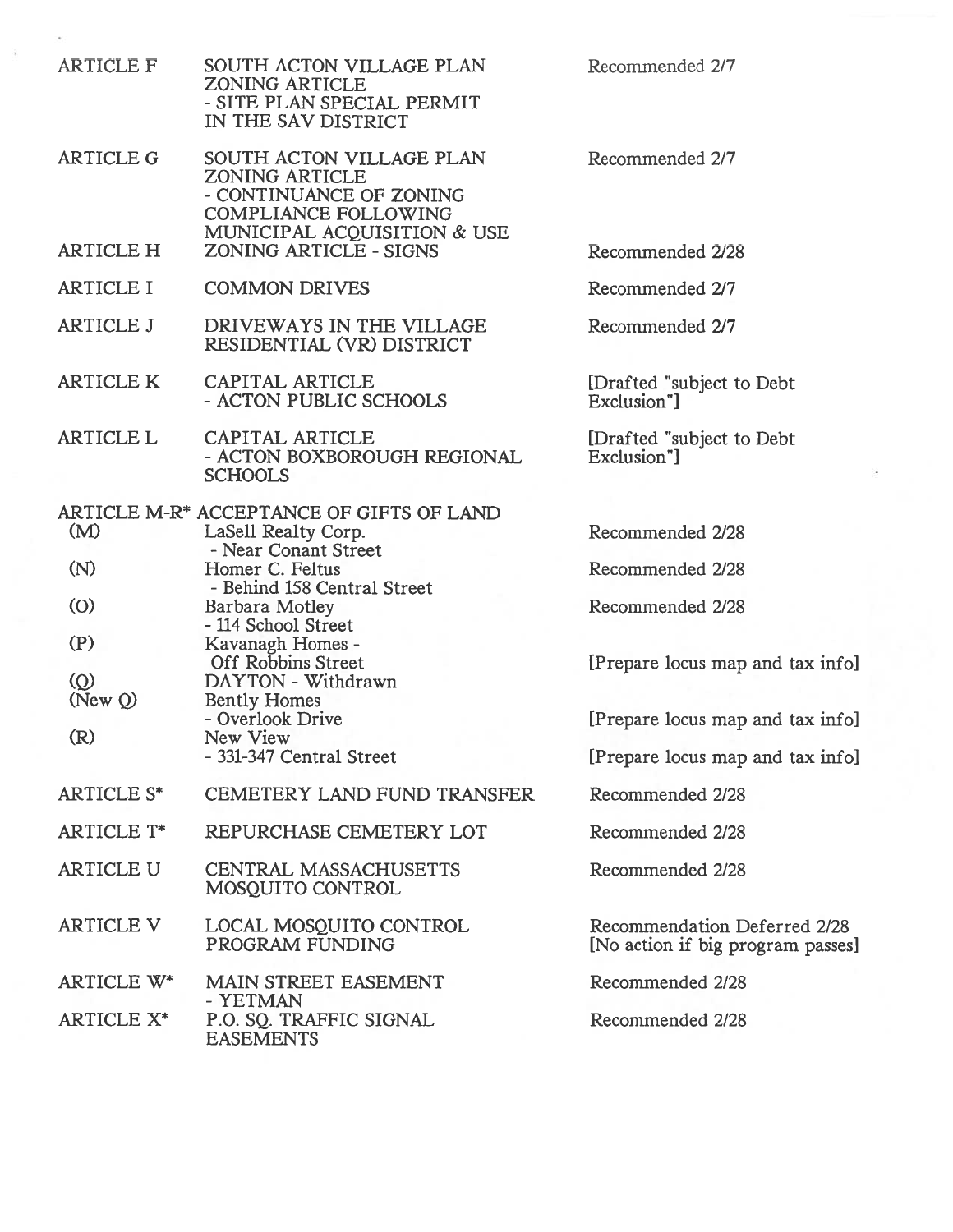| ARTICLE Y*         | <b>Street Acceptances</b>                                                     | Recommended 2/28<br>[Reconsider 3/7]        |
|--------------------|-------------------------------------------------------------------------------|---------------------------------------------|
| <b>ARTICLE AA</b>  | SIDEWALK CONSTRUCTION                                                         | Recommended 2/28                            |
| <b>ARTICLE AB</b>  | <b>BRIDGE REPLACEMENT</b>                                                     | Recommended 2/28                            |
| <b>ARTICLE AC#</b> | <b>INTERGRATED PEST MANAGEMENT</b><br><b>PROGRAM-</b>                         | Not Recommended 2/28<br>[Redundant Article] |
| <b>ARTICLE AD</b>  | AMEND LOCAL HISTORIC<br><b>DISTRICT BYLAW</b>                                 | Recommended 2/28                            |
| <b>ARTICLE AF</b>  | MUNICIPAL POWER STUDY COMM                                                    | Recommended 2/28                            |
| <b>ARTICLE AG</b>  | <b>TRANSPORTATION SERVICES</b><br>- ZONING ARTICLE                            | Recommended 2/28                            |
| <b>ARTICLE AH</b>  | <b>CHANGE FLOOR AREA RATIO</b><br>LIMIT IN THE OFFICE PARK<br>(OP-1) DISTRICT | Recommended 2/28<br>[No Public Hearing yet] |

Reflects all changes through 2/28/95 S98Chris

\*Consent #Inserted by Citizen Petition